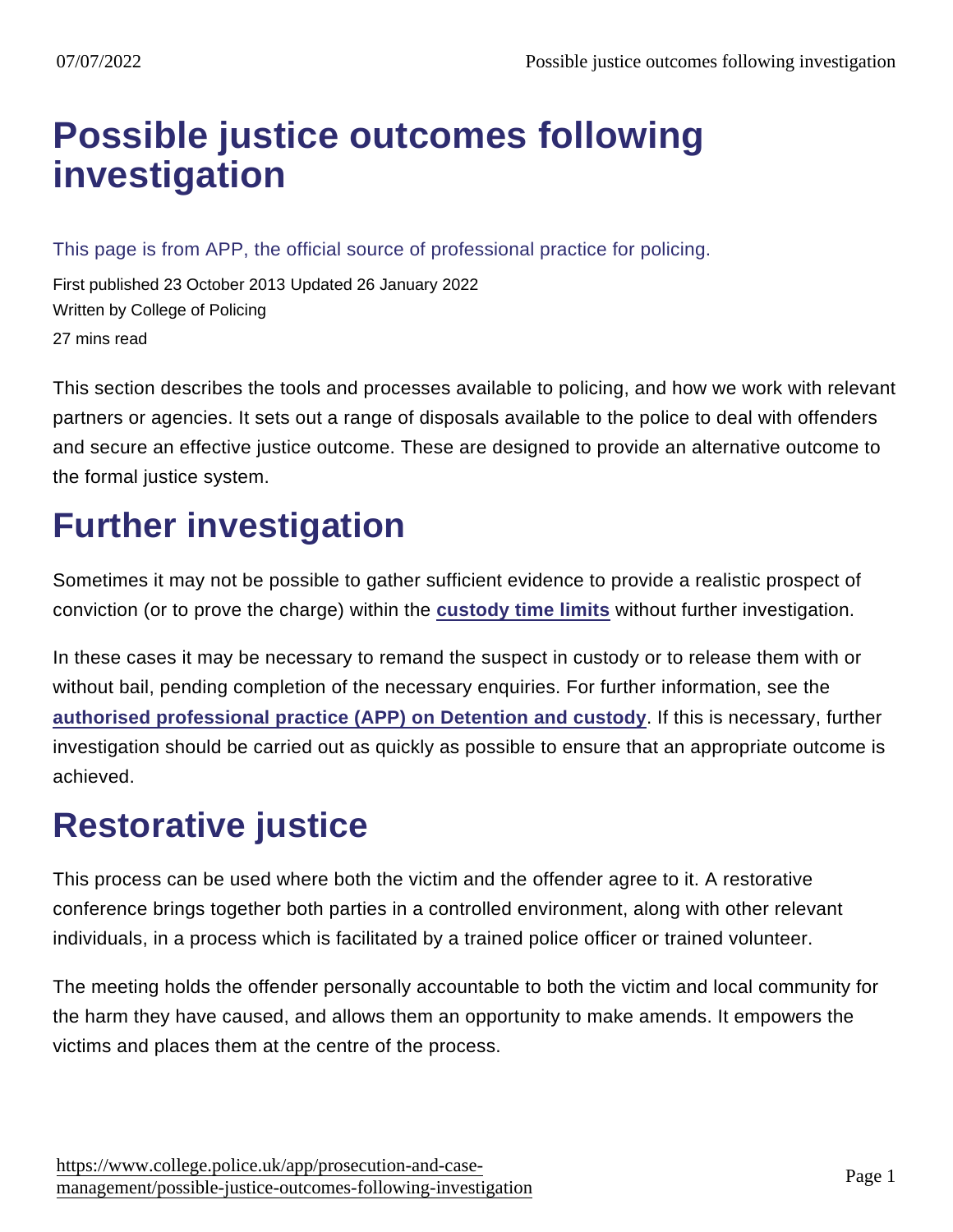Restorative justice gives the police and wider practitioners an opportunity to support and improve outcomes for victims of crime, reduce reoffending through helping offenders take ownership for their actions and to, potentially, divert offenders away from the criminal justice system.

For further information see:

- [Association of Chief Police Officers \(ACPO\) \(2012\) Guidance on the use of Community](https://library.college.police.uk/docs/appref/Community-Resolutions-Incorporating-RJ-Final-Aug-2012-2.pdf) [Resolutions \(CR\) Incorporating Restorative Justice \(RJ\)](https://library.college.police.uk/docs/appref/Community-Resolutions-Incorporating-RJ-Final-Aug-2012-2.pdf)
- [ACPO \(2011\) Restorative Justice Guidance and Minimum Standards](https://library.college.police.uk/docs/appref/ACPO-Restorative-Justice-Guidance-2011.docx)
- [Restorative Justice Council \(2016\) Restorative justice and policing what you need to](https://www.restorativejustice.org.uk/sites/default/files/resources/files/rjc-policeandrj-5digi.pdf) [know](https://www.restorativejustice.org.uk/sites/default/files/resources/files/rjc-policeandrj-5digi.pdf)

# Out-of-court disposals framework

Outcomes are presented in the framework provided by [Legal Aid, Sentencing and Punishment of](http://www.legislation.gov.uk/ukpga/2012/10/contents) [Offenders Act 2012 \(LASPO\)](http://www.legislation.gov.uk/ukpga/2012/10/contents) .

See also:

- [APP on the national decision model](https://www.app.college.police.uk/app-content/national-decision-model/?s=)
- [APP on Domestic abuse](https://www.app.college.police.uk/app-content/major-investigation-and-public-protection/domestic-abuse/)
- Forthcoming [APP on Hate crime](https://www.app.college.police.uk/app-content/major-investigation-and-public-protection/hate-crime/) and [Knife crime](https://www.app.college.police.uk/app-content/major-investigation-and-public-protection/knife-crime/)
- 

# Community resolution

Community resolutions, which can include elements of restorative justice, can be used for adults or youths and are a non-statutory disposal. They are a method of dealing with an offender for a lowerlevel crime, in a way which is proportionate. Resolutions can be offered when the offender accepts responsibility for offending behaviour and, in most cases, where the victim has agreed that they do not want more formal action taken.

By encouraging offenders to face up to the impact of their behaviour and to take responsibility for making good any harm caused, a community resolution can reduce the likelihood of their reoffending.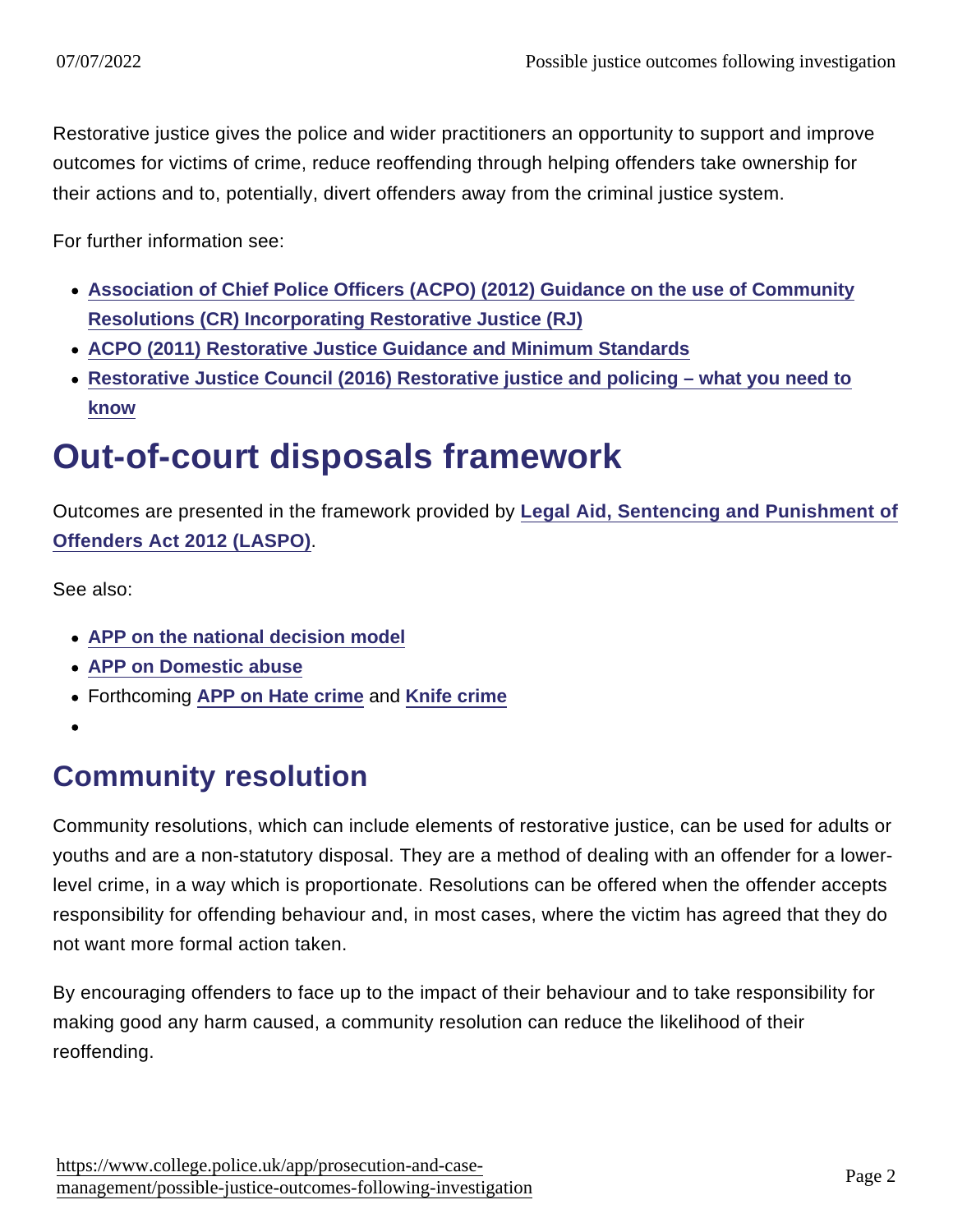The most appropriate offences to warrant a community resolution are likely to be low-level criminal damage, low-value theft, minor assaults (without injury) and anti-social behaviour.

Resolutions can include the offender being given advice about their behaviour, apologising or sending a letter of apology to the victim, or making some form of reparation such as repairing or paying for any damage done.

For further information see [ACPO \(2012\) Guidance on the Use of Community Resolutions \(CR\)](https://library.college.police.uk/docs/appref/Community-Resolutions-Incorporating-RJ-Final-Aug-2012-2.pdf) [Incorporating Restorative Justice \(RJ\)](https://library.college.police.uk/docs/appref/Community-Resolutions-Incorporating-RJ-Final-Aug-2012-2.pdf) .

#### Community resolution: operational considerations

These should be taken into account when police officers are deciding whether to administer a community resolution.

- Actual offence based on the circumstances of the offence, it must be in the public interest to offer a community resolution.
- Evidential standard it must be clear that a crime or incident has occurred, and there is reasonable suspicion that the offender is responsible.
- Admission of guilt the offender must accept responsibility for the offence.
- Offender consent the offender must agree to participate in community resolution and be capable of understanding the situation and process.
- Offender history the offender should have no relevant offending history. If they have previously offended, the police officer should refer the decision to a supervisor and record the reasons for the decision.
- Victim check the victim(s) should be consulted and agreement sought. A community resolution can proceed without victim consent but the supervisor must agree to the decision and the rationale should be recorded.
- $\bullet$  Implications a community resolution does not form part of a criminal record, but it may be disclosed in an enhanced Disclosure and Barring Service (DBS) check.

### Community resolution: administrative considerations

A police officer should carry out the following actions once a community resolution is administered.

- Confirm that the offender accepts responsibility for the offence.
- Explain the process to the offender, including how the offender will rectify the harm caused.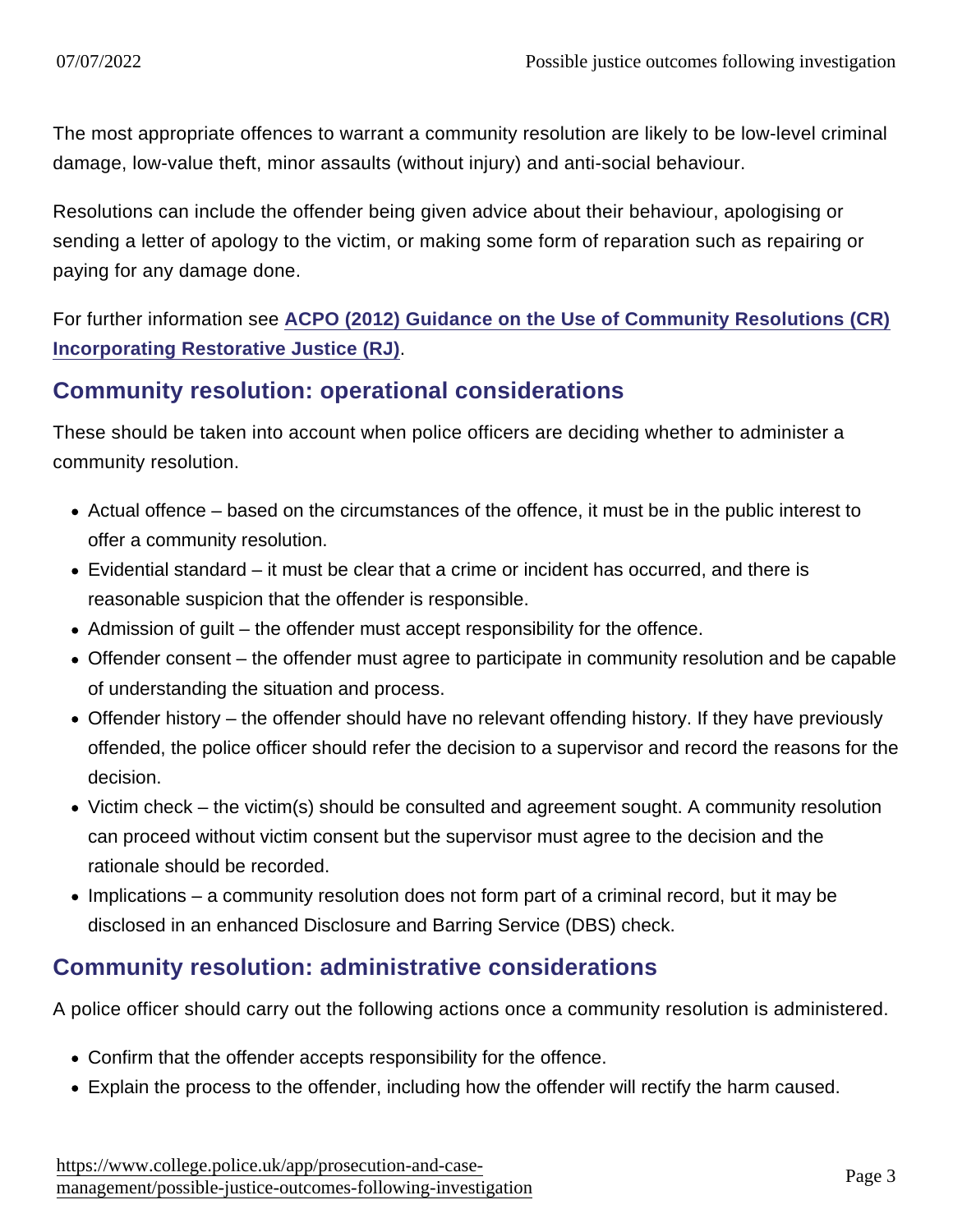- Explain to the offender the implications of receiving a community resolution.
- Ensure the community resolution is recorded appropriately. Where the offence relates to a notifiable crime, a crime report must be completed. The offence must be recorded and subsequently detected in accordance with the National Crime Recording Standard (NCRS) and Home Office Counting Rules (HOCR) for crime, and a positive outcome shown.

# Cannabis warning

Cannabis is a controlled drug under Class B of the Misuse of Drugs Act 1971. Cannabis warnings are a non-statutory disposal introduced in 2004 and are part of a three-stage escalation procedure for a first-time offence of simple possession of cannabis. Providing there are no aggravating factors, an offender will receive a cannabis warning for a first possession offence, a [penalty notice](https://www.app.college.police.uk/app-content/prosecution-and-case-management/justice-outcomes/#penalty-notice-for-disorder) [for disorder \(PND\)](https://www.app.college.police.uk/app-content/prosecution-and-case-management/justice-outcomes/#penalty-notice-for-disorder) for a second offence, and be arrested for a third offence.

A cannabis warning applies to adults over the age of 18 years possessing cannabis for personal use only. The warning cannot be given to a person under 18 years of age. It is an informal, verbal warning given by a police officer to an offender, either on the street or in a police station. No more than one cannabis warning can be administered.

Note: cannabis warnings issued after 26 January 2009 must be taken into account when deciding a level of intervention. Those issued before this date should be considered as part of any previous offending history.

For further information see [Drugs penalties](https://www.gov.uk/penalties-drug-possession-dealing) .

### Cannabis warning: operational considerations

These should be taken into account when police officers are deciding whether to administer a cannabis warning.

- Actual offence is the possession of a small amount of cannabis consistent with personal use?
- Evidential standard the police officer must have reasonable suspicion that an offence of cannabis possession has been committed and there is sufficient evidence for a realistic prospect of conviction.
- Admission of guilt the offender must make a clear and reliable admission to all elements of the offence.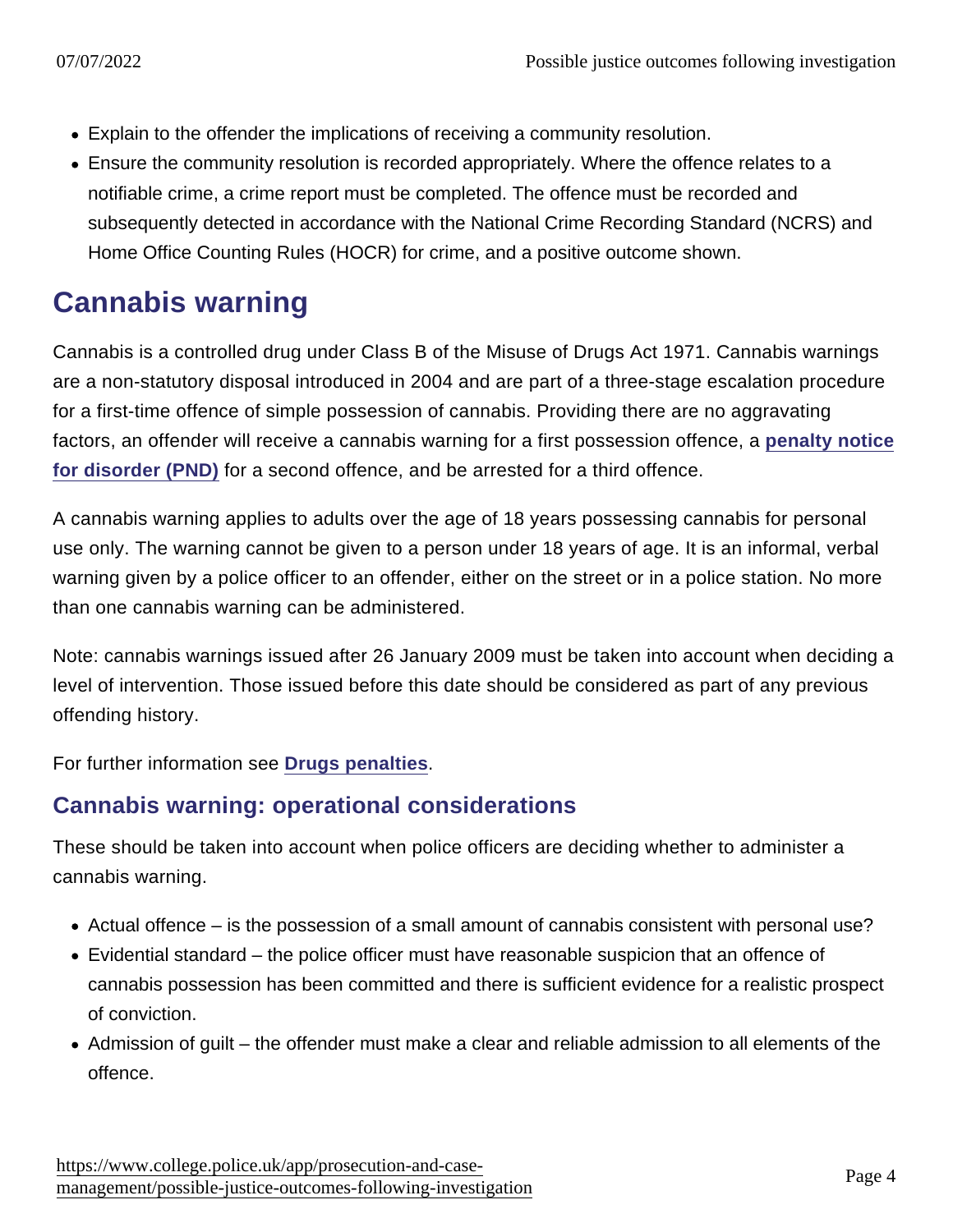- Offender consent the offender is not required to explicitly consent to accepting the cannabis warning.
- Offender history the offender must be aged 18 years or over, with no evidence of dealing or possession with intent to supply. The offender must not be smoking cannabis in the company or vicinity of young or vulnerable people. They should not have raised a defence to the offence, must be able to understand what is happening, be compliant with the warning procedure, possess a verifiable name and address and have no previous record of a cannabis warning, PND, or drugs convictions.
- Victim check none.
- Implications the cannabis is confiscated and a record of the cannabis warning is made on local systems. Cannabis warnings can be placed before the court for use as evidence of bad character and may also be disclosed as part of an enhanced DBS check, if deemed relevant.

#### Cannabis warning: administrative considerations

A police officer should carry out the following actions once a cannabis warning is given.

- Confirm that the offender admits the offence.
- Explain the process to the offender, highlighting that any further offending is likely to result in a [penalty notice for disorder](https://www.app.college.police.uk/app-content/prosecution-and-case-management/justice-outcomes/#penalty-notice-for-disorder) or arrest, as they cannot receive multiple cannabis warnings.
- Explain to the offender the implications of receiving a cannabis warning, ie, it does not form part of a criminal record but a record will be made on local systems.
- Ensure the cannabis warning is recorded appropriately. Unlawful possession of cannabis is a notifiable crime which must be recorded in accordance with the NCRS and HOCR for crime. The crime should be recorded as 'detected by way of cannabis warning', in accordance with local policy.

# Penalty notice for disorder

A PND is a statutory disposal established by the Criminal Justice and Police Act 2001. It is a financial punishment (fine) to manage low-level, anti-social and nuisance offending and can be administered on the spot or in a police station. It targets adult offenders aged 18 and over.

PNDs can be issued for 29 specified penalty offences, including:

• being drunk and disorderly in a public place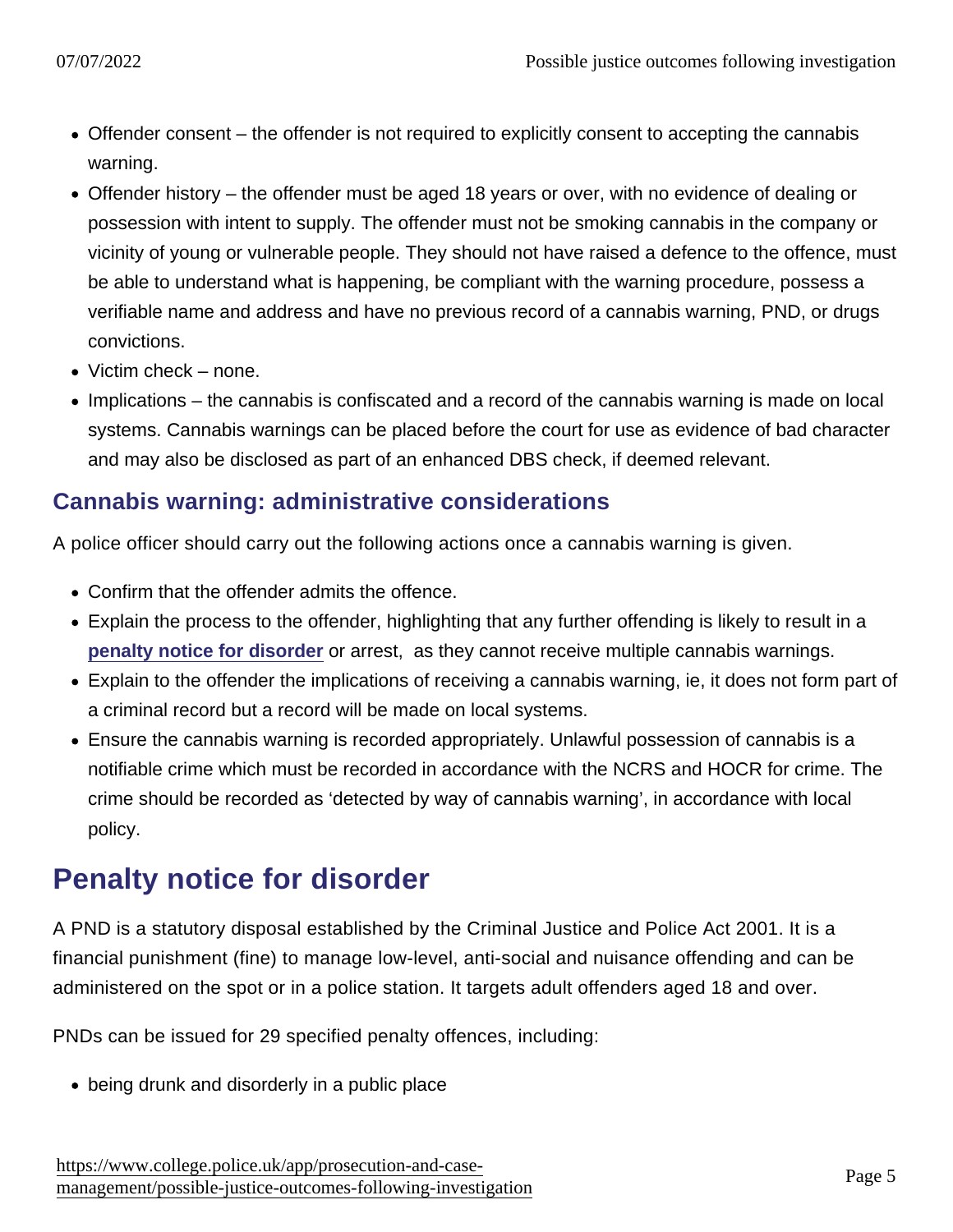- retail theft under £100
- behaviour likely to cause fear, alarm or distress
- criminal damage (up to a value of £300) and cannabis possession

A PND-E option is also available. This provides a person with the opportunity to discharge their liability to be convicted of a penalty offence by paying for and completing an educational course relating to the penalty offence. A person can, alternatively, opt to pay the penalty amount in full or request a court hearing as is the case with a 'standard' PND. The same rules that apply to a PND also apply to a PND-E once this option has been selected.

Two levels of PND fines can be administered (£90 or £60). A PND recipient has 21 days in which to either pay the penalty or request a court hearing.

- If the recipient pays the penalty within 21 days of receipt they discharge all liability for the offence.
- If the recipient requests a court hearing within 21 days the case will be reviewed by a crown prosecutor, who will apply the evidential and public interest test under the Code for Crown Prosecutors.
- The offender may opt to attend an educational course related to the penalty offence. The individual must either book themselves on a course or be contacted by a course provider within 21 days. They must pay for the course in advance or on the day, and complete the course in order to discharge their liability.
- If the course is not booked or completed within a locally agreed timescale, the fine is 150% of the original penalty offence and is enforced by the courts in the usual way.
- If the recipient fails to respond within 21 days, a fine of 150% of the original penalty value will be registered against them and enforced by the magistrates' court.

For further information see [Ministry of Justice \(2013\) Penalty Notices for Disorder \(PNDs\)](http://www.justice.gov.uk/downloads/oocd/pnd-guidance-oocd.pdf) .

#### Penalty notice for disorder: operational considerations

These should be taken into account when police officers are deciding whether to administer a PND.

- Actual offence PNDs may be issued for 29 penalty offences only, where the offence is not too serious.
- Evidential standard the officer must have reasonable suspicion that a penalty offence has been committed and that sufficient evidence can be obtained to support a successful prosecution.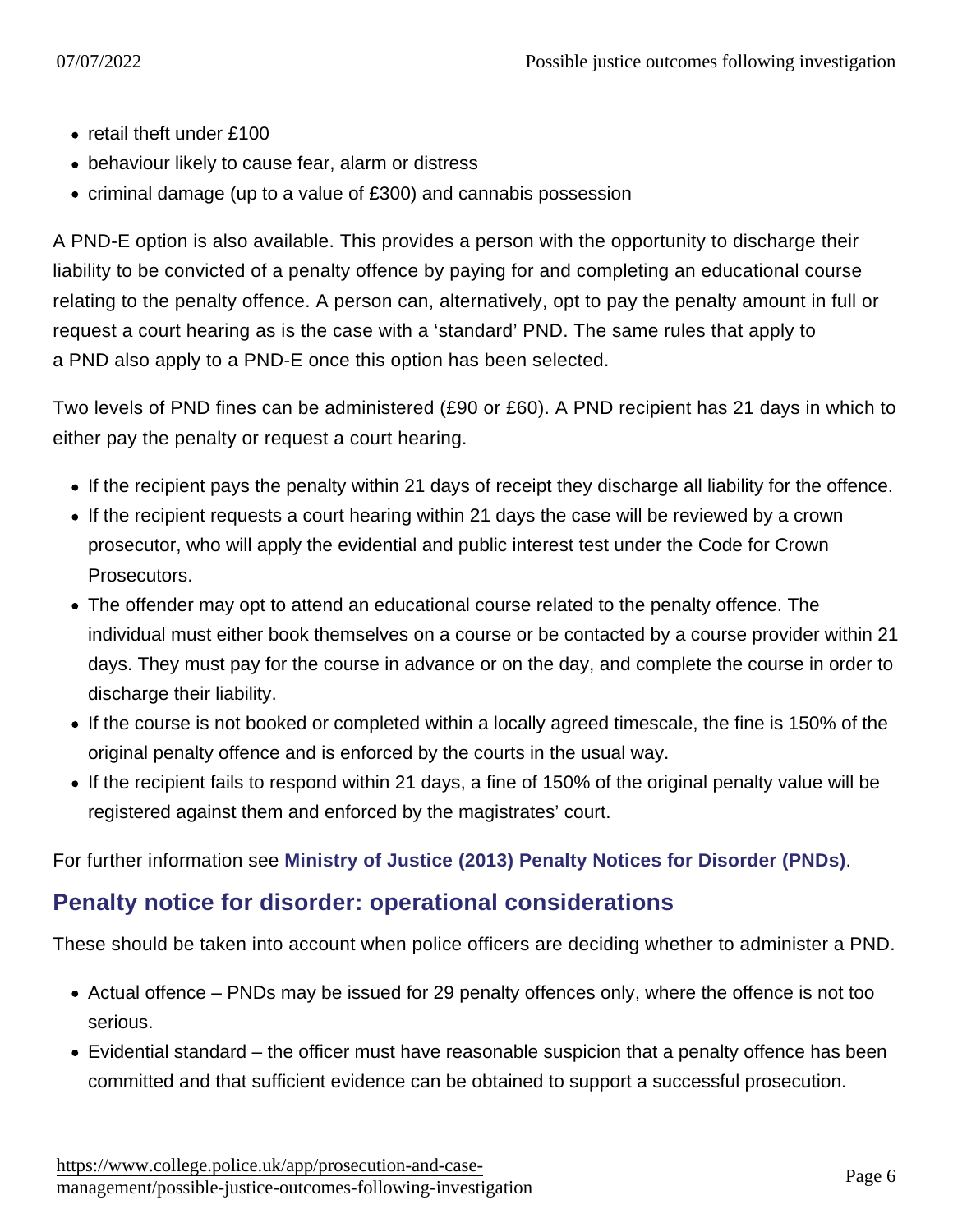- Admission of guilt this is not required. Accepting a PND is not an admission of guilt.
- Offender consent explicit consent is not required but a PND should be issued to, and received by, the offender.
- Educational course checks should be carried out to determine whether the force area has opted to run a relevant course. It is not mandatory and the chief officer decides whether or not to provide such an option.
- Offender history the offender must be aged 18 years or over, have a verifiable address, be able to understand what is happening, and be compliant. The offending history should be assessed and a PND considered an appropriate disposal.
- Victim check views should be sought and recorded, as a PND disposal removes the possibility of the criminal court awarding a compensation order in favour of the victim.
- Implications a crime record is created as a result of a PND.

#### Penalty notice for disorder: administrative considerations

A police officer should carry out the following actions once a PND is given.

- Explain the PND process to the offender, including how they should pay the penalty, request a court hearing or choose the educational option, as well as the consequences of not paying or requesting a court hearing.
- Explain the implications of receiving a PND to the offender.
	- It does not form part of a criminal record but a crime record will be created.
	- It will show as an outcome on the police national computer (PNC) and may also be disclosed as part of an enhanced DBS check if deemed relevant.
	- It may also be cited as evidence of bad character in subsequent criminal proceedings and relied on as evidence at court in civil proceedings, for example, anti-social behaviour order (ASBO) applications.
- Ensure the PND is recorded appropriately. Where the offence relates to a notifiable crime, a crime report must be completed. The recording of the offence and the subsequent detection must be carried out in accordance with the NCRS and HOCR for crime.

## Youth caution

Youth cautions are a statutory out-of-court disposal, introduced by LASPO.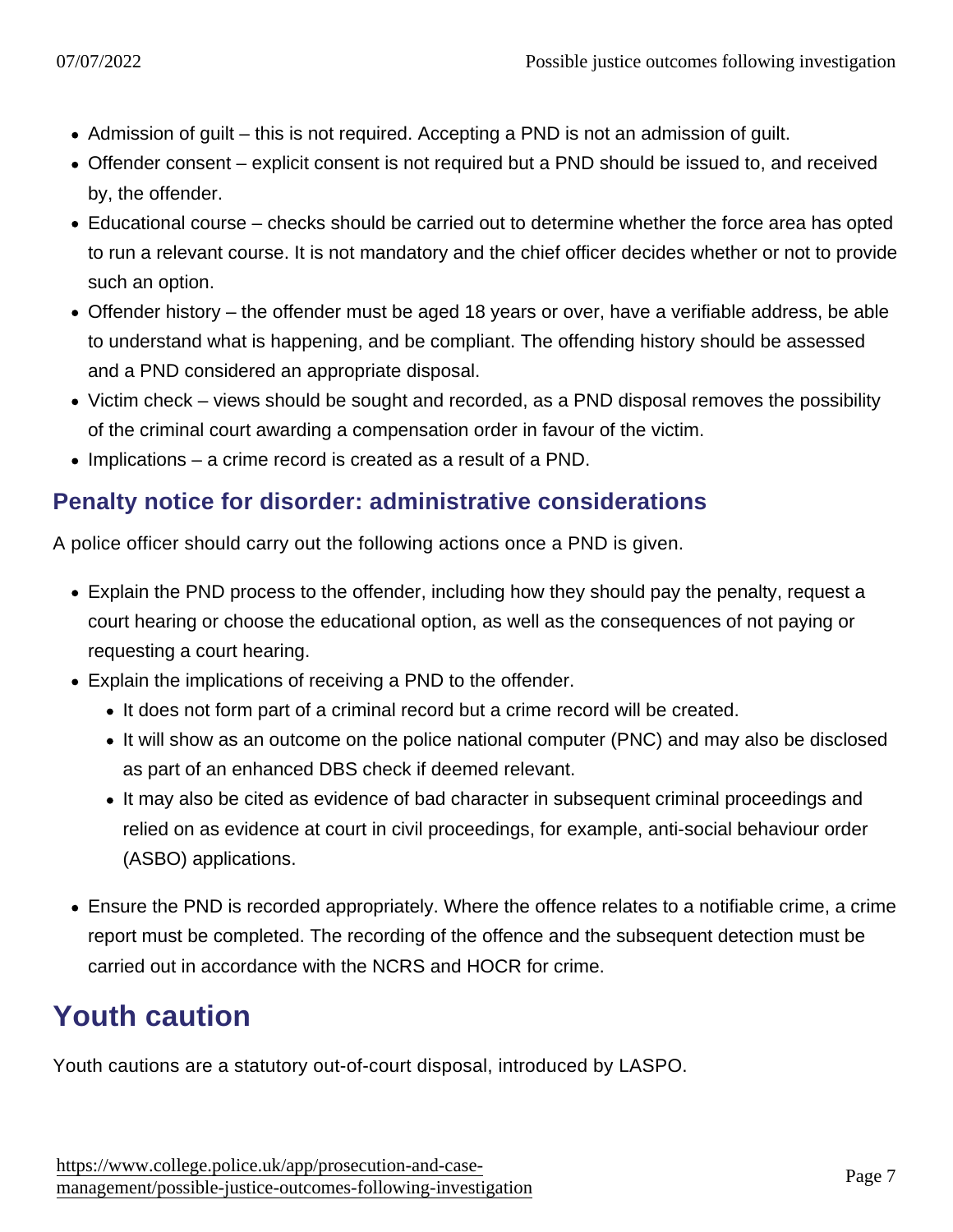A youth caution can be given for any offence, although it is intended for low-level offences. The police can make the decision to offer a youth caution. However, they must refer the young person to the youth offending team (YOT) for assessment if this is the second time that an out-of-court disposal has been given, or if they have concerns regarding the young person's development. An indictable only offence requires the authorisation of the CPS to offer any out-of-court disposal.

Suitability for a youth caution is determined by its appropriateness in relation to the offender, the offence and the likelihood of it being effective in preventing reoffending.

For further information see [Ministry of Justice – Youth Cautions](http://www.justice.gov.uk/downloads/oocd/youth-cautions-guidance-police-yots-oocd.pdf) .

#### Youth caution: operational considerations

These should be taken into account when police officers are deciding whether to give a youth caution. Note: the ACPO youth gravity matrix should be used to determine the seriousness of the offence and assist consistent decision making.

- Actual offence based on the circumstances of the offence, including any aggravating factors, it must be in the public interest to offer a caution instead of prosecution.
- Evidential standard there must be sufficient evidence to meet the standard for a realistic prospect of conviction.
- Admission of guilt the offender must admit the offence and there must be sufficient evidence for a realistic prospect of conviction. However, a youth caution can only be given if it is not in the public interest to prosecute.
- Offender consent provided the offender continues to admit the offence, they do not have to expressly accept a youth caution if it is determined to be the most appropriate disposal for the offence committed.
- Offender history offenders must be between 10 and 17 years of age, inclusive. Any previous offending history and willingness to engage with interventions should also be considered at the decision-making stage.
- Victim check the views of the victim must be considered in determining the seriousness of the offence, although the final decision to use the youth caution remains with the police.
- Implications youth cautions form part of a criminal record. They are considered spent at the time that they are given, but may be disclosed in future criminal proceedings. A young person would not normally have to disclose a youth caution to a prospective employer, but the youth caution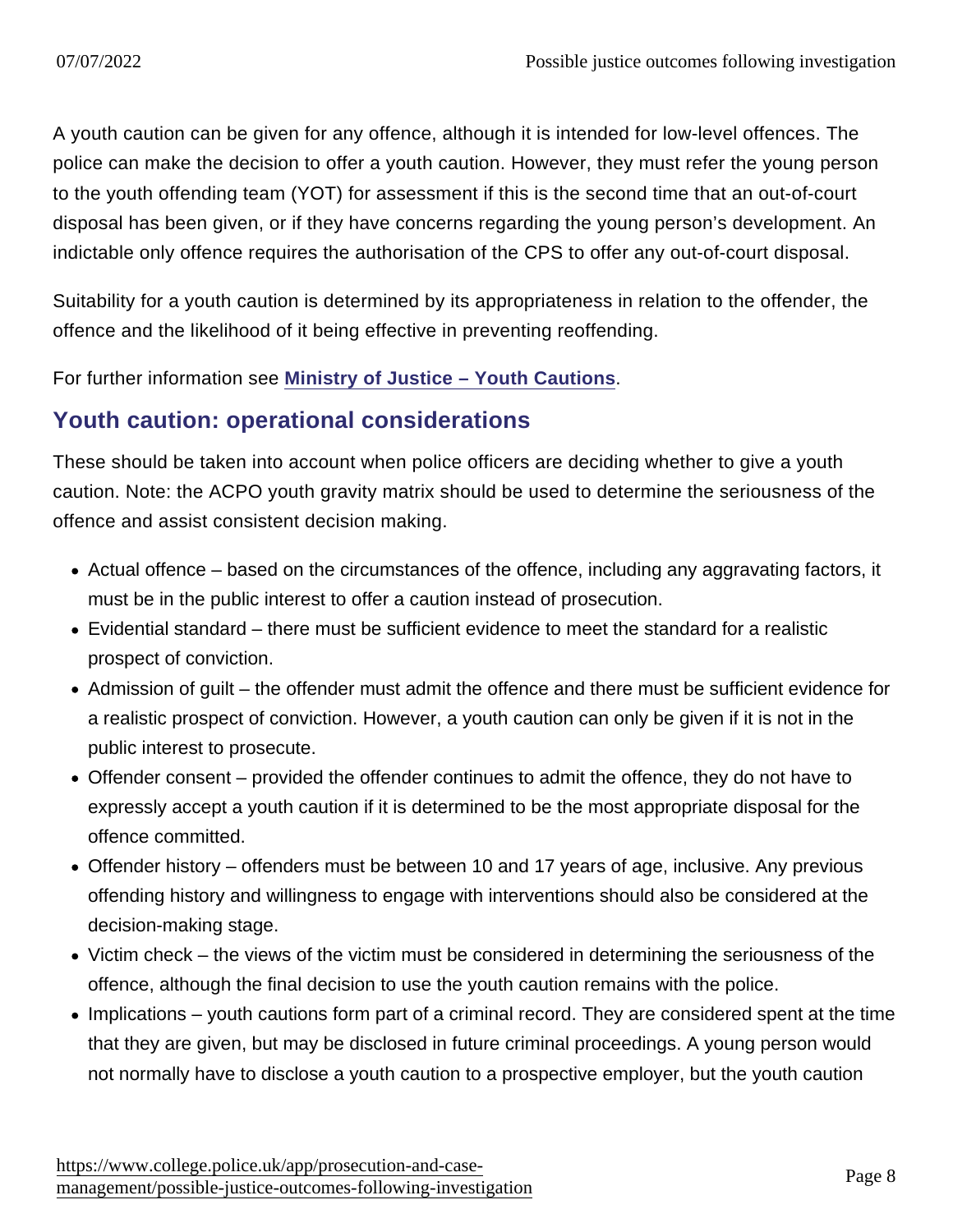may form part of an enhanced DBS check. If the youth caution is administered for an offence that, if dealt with at court, would have resulted in the offender being included on the sex offenders register, the offender will still be subject to the same registration requirements. He or she may also be prevented from working with children and vulnerable adults in some circumstances. If the conditions are not complied with or the offender withdraws from the caution, the offender may be prosecuted for the original offence.

### Youth caution: administrative considerations

A police officer should carry out the following actions once a youth caution is given:

- Explain the process to the recipient including the right to legal advice, the requirements of the conditions, verification of compliance, and the consequences of not complying with the conditions attached to the caution.
- Explain the implications of receiving a youth caution, including the criminal record consequences and, if relevant, any implications for working with children and vulnerable groups and inclusion on the sex offenders register.
- Confirm that the offender admits the offence and is willing to comply best practice would be to obtain a signature from the young person indicating admission and compliance with the caution, but this is not a legislative requirement. The decision maker should, however, be satisfied that the young person continues to fully admit the offence even if they choose not to provide a signature.
- Ensure the youth caution is recorded appropriately all crime recording and subsequent detection in relation to notifiable crimes must be carried out in accordance with the NCRS and the HOCR for crime and a crime report must also be completed.
- Arrange to have an appropriate adult present. If the offender is aged 16 years or under, or is 17 years of age and deemed vulnerable and there is any doubt about their capacity or ability to understand the nature or implications of the process, all the points above should take place in the presence of an appropriate adult. The appropriate adult must also be given copies of any written information given to the young person.

If the offender complies with the conditions of the caution, no further action is required, unless voluntary conditions have been agreed. These can be complied with, but there is no sanction if this is not the case.

# Adult caution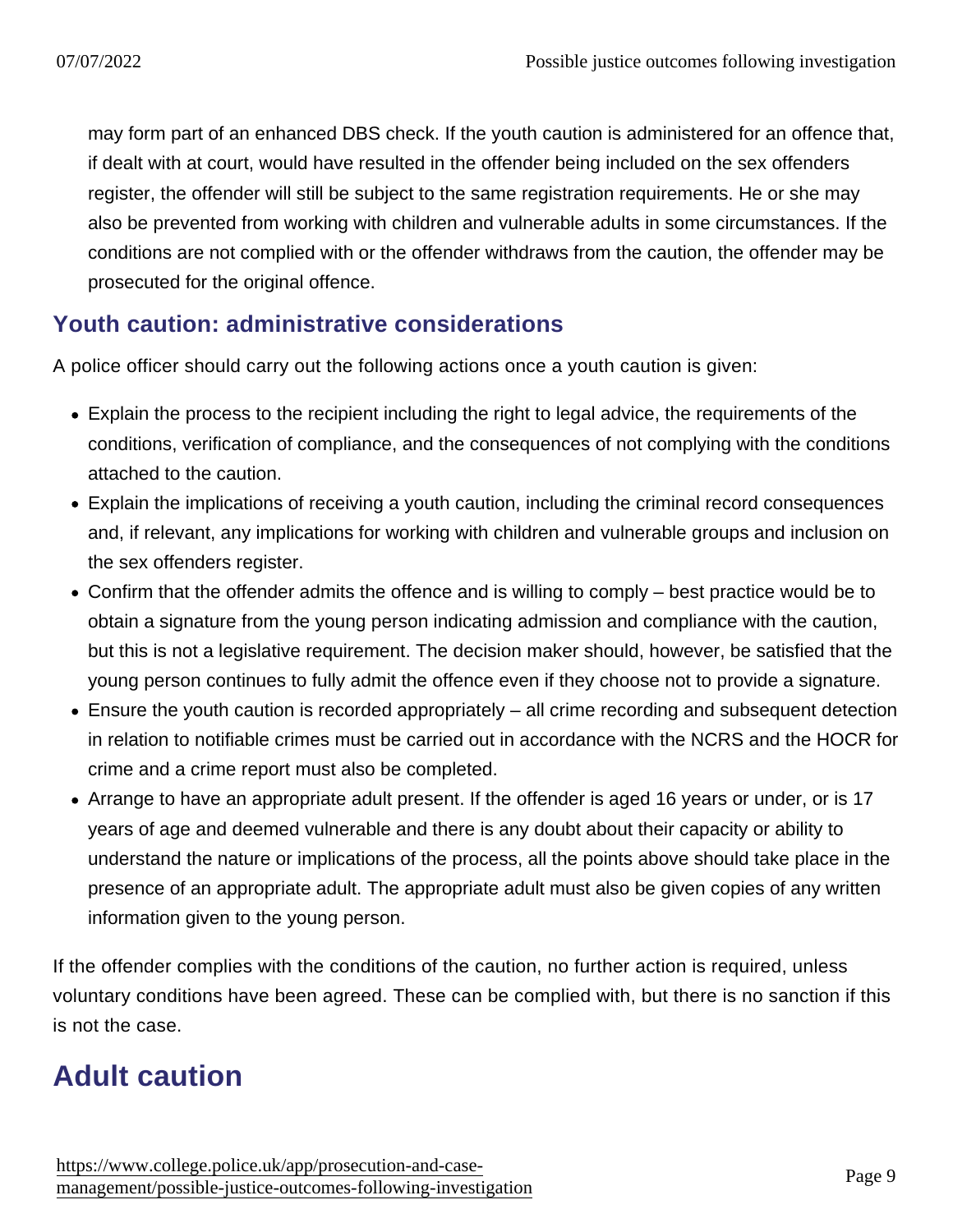This is a formal warning given to an adult who has admitted an offence. It is a non-statutory disposal used when it is not in the public interest to prosecute an offender.

Adult cautions are available for any offence, but they are intended for low-level offending. Police officers are permitted to make the decision to offer a caution for [summary offences](https://www.app.college.police.uk/app-content/prosecution-and-case-management/hearing-and-trial-management/#summary-offences) and all [either](https://www.app.college.police.uk/app-content/prosecution-and-case-management/hearing-and-trial-management/#either-way-offences) [way offences](https://www.app.college.police.uk/app-content/prosecution-and-case-management/hearing-and-trial-management/#either-way-offences) .

The exceptions to this are:

- possession of a bladed article, offensive weapon or firearm in public, including threatening with a bladed article or offensive weapon in a public place or a school
- child prostitution and pornography, cruelty to a child, indecent images of children
- supplying Class A drugs

A caution may only be administered for these offences where exceptional circumstances exist, and must also be authorised by a senior police officer.

All indictable only offences must be referred to the CPS, exceptional circumstances must be present and a superintendent must authorise the decision.

Requirements for an adult caution to be valid are:

- admission of guilt by an offender over 18 years of age
- sufficient evidence available for a realistic prospect of conviction
- proof that it is not in the public interest to prosecute the offender
- agreement of the offender to accept the caution

Suitability for an adult caution is determined according to its appropriateness in relation to the offender, the offence and the likelihood of its being effective in preventing reoffending. All offenders aged 17 years or under are dealt with under [youth offending procedures](http://www.cps.gov.uk/legal/v_to_z/youth_offenders/) .

For further information see [Ministry of Justice – Adult Cautions](https://assets.publishing.service.gov.uk/government/uploads/system/uploads/attachment_data/file/708595/cautions-guidance-2015.pdf) .

#### Adult caution: operational considerations

These should be taken into account when police officers are deciding whether to administer an adult caution. Note: the adult offender gravity matrix is available on the police national legal database (PNLD) and should be used in all cases to decide whether or not to give a simple caution.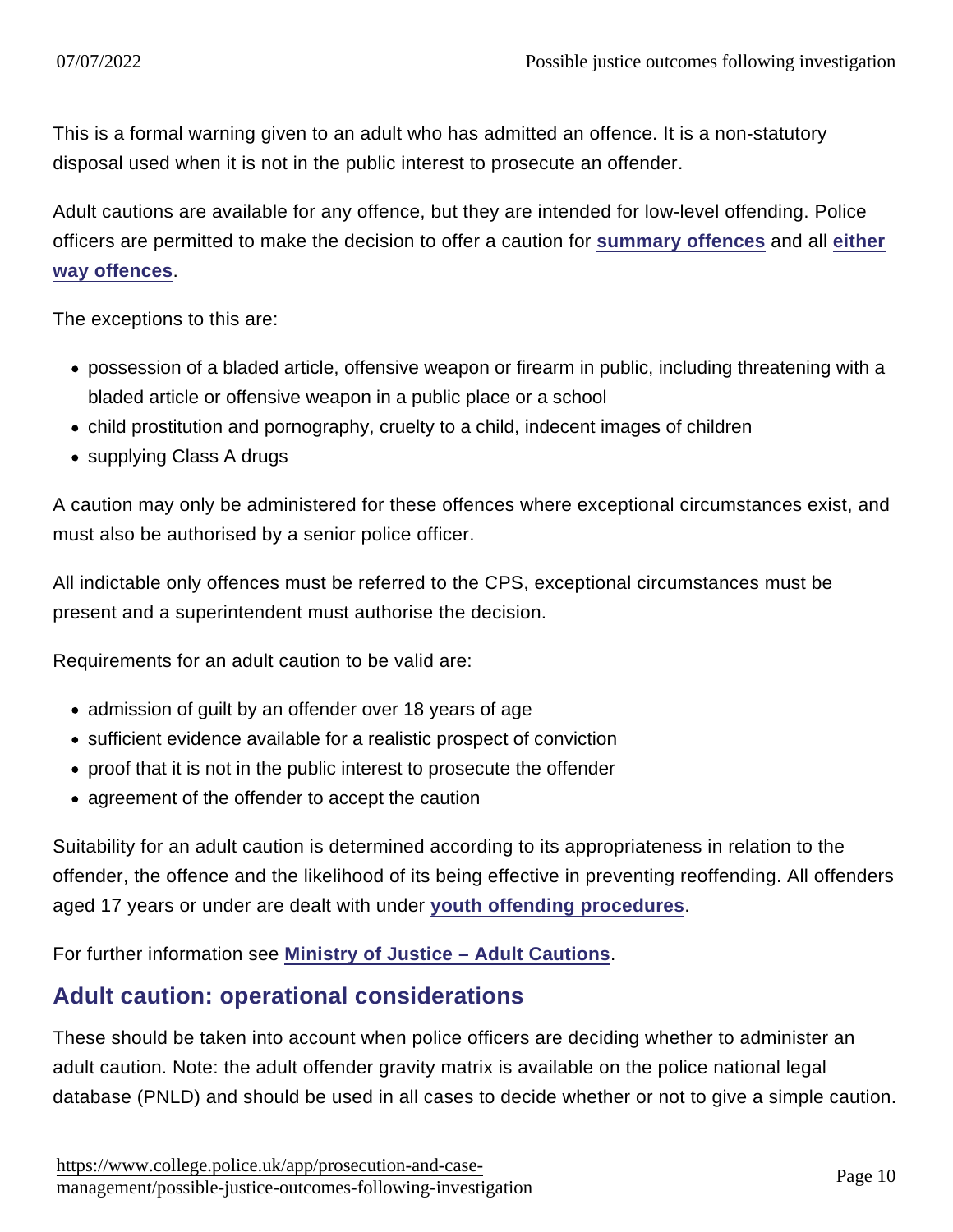- Actual offence based on the circumstances of the offence and including any aggravating factors, it must be in the public interest to offer a caution instead of prosecution.
- Evidential standard sufficient evidence is needed for a realistic prospect of conviction.
- Admission of guilt the offender must admit to committing the offence.
- Offender consent the offender must be able to understand and explicitly consent to accepting the caution.
- Offender history the offender must be 18 years or over, be willing to accept a caution and not raise a defence to the offence. Any previous offending history should be assessed to ensure the outcome is appropriate. In addition, exceptional circumstances must be present if a caution is being considered for a repeat offender. If they have been cautioned for a similar offence within a two-year period, the decision must be authorised by a senior police officer.
- Victim check the victim should be consulted and their views sought. They do not, however, have the right to insist on a specific outcome.
- Implications adult cautions form part of a criminal record and may be disclosed in some circumstances in future legal proceedings or to an employer, as part of a standard or enhanced DBS check. If the caution is administered for sexual offences, the offender may be placed on the sex offenders register and/or prevented from working with children and vulnerable adults.

### Adult caution: administrative considerations

A police officer should carry out the following actions once an adult caution is given:

- Explain the process to the offender, including that they have the opportunity to consider the matter and take legal advice, and where the offender is a vulnerable adult, the implications must be explained to an appropriate accompanying adult.
- Explain the implications of receiving an adult caution, including the criminal record consequences and, if relevant, any implications for working with children and vulnerable groups, and inclusion on the sex offenders register.
- Confirm the offender admits the offence the offender should sign a form to indicate admission and acknowledgment of the implications of accepting the adult caution.
- Ensure that the caution is recorded appropriately. Where the offence relates to a notifiable crime, a crime report must be completed. The offence should be recorded and subsequently detected in accordance with the NCRS and HOCR for crime.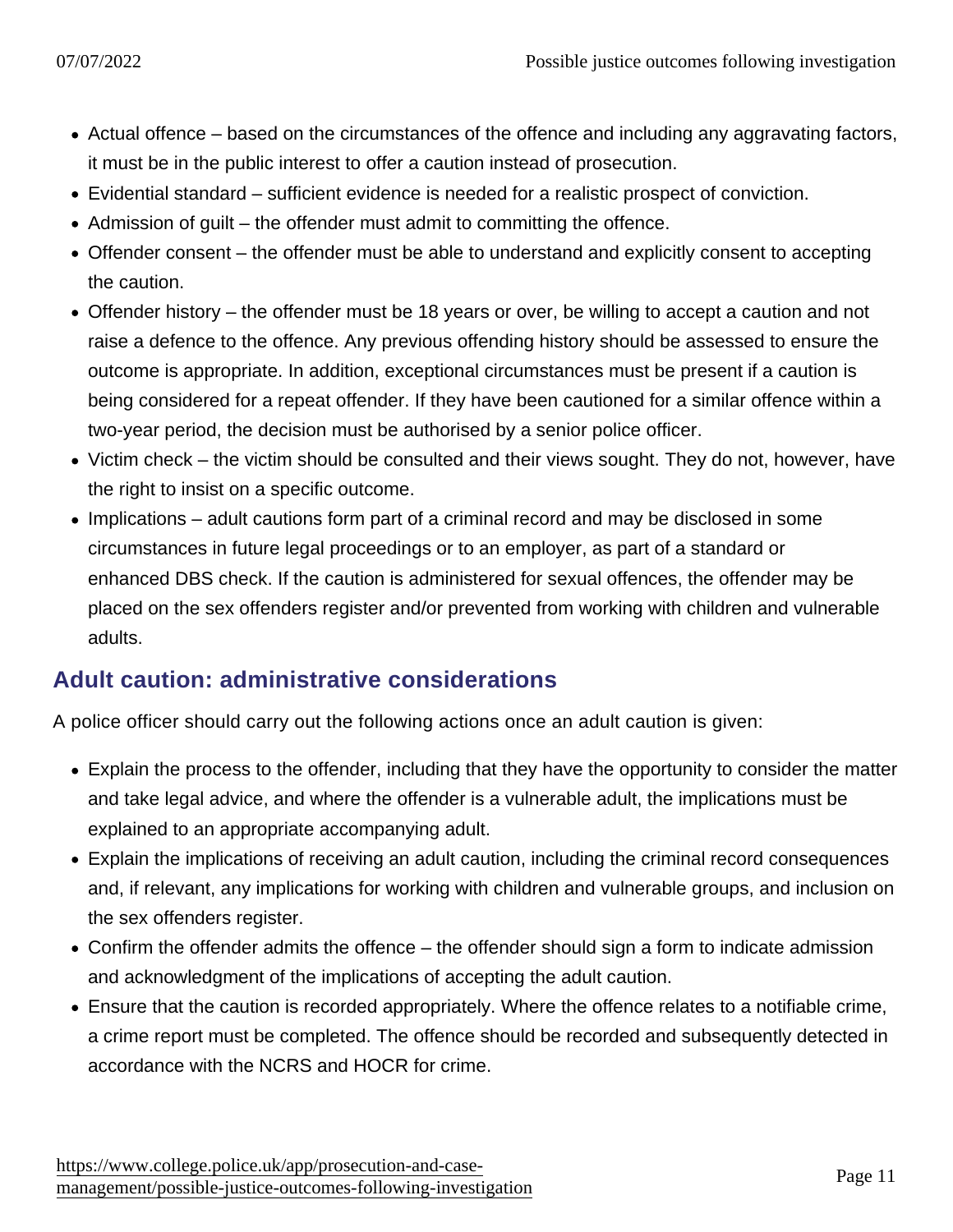### Youth conditional caution

This is a statutory disposal introduced by LASPO. It is a caution with conditions attached. These must be reparative, rehabilitative or punitive.

Reparative conditions can include apologising to the victim, paying compensation and making good any damage caused. Rehabilitative conditions can include attendance at a treatment course. Punitive conditions can include fines for damage and unpaid work, however, these should be used only where rehabilitative and reparative conditions are not suitable or sufficient to address the offence. All conditions administered must always be appropriate, proportionate and achievable.

Youth conditional cautions are available for any offence. They are intended for low-level offences but can be used for any offence where it is not in the public interest to prosecute.

The police consider whether an offender is suitable to be offered a conditional caution based on the ACPO gravity matrix score and any previous interventions offered (if applicable). The young person must then be referred to the YOT for mandatory assessment. Once the assessment is complete, the police and YOT together decide on the appropriate conditions to attach to the youth conditional caution. The young person must agree to comply with these conditions or the youth conditional caution cannot be offered. Conditions can last for three months only. Compliance with the conditions is monitored by the YOT.

Since the commencement of LASPO, the police service no longer needs to refer a conditional caution for an either way or summary offence to the CPS. However, in exceptional circumstances a conditional caution may be given for an indictable only offence, which must be referred to the CPS.

For further information see [Ministry of Justice – Code of Practice for Youth Conditional](http://www.justice.gov.uk/downloads/oocd/code-practice-youth-conditional-cautions-oocd.pdf) [Cautions](http://www.justice.gov.uk/downloads/oocd/code-practice-youth-conditional-cautions-oocd.pdf) .

#### Youth conditional caution: operational considerations

These should be taken into account when police officers are deciding whether to give a youth conditional caution. Note: the ACPO youth gravity matrix should be used to determine the seriousness of the offence and assist consistent decision making.

Actual offence – youth conditional cautions may only be offered for an offence set out in [CPS \(2013\) The Director's Guidance On Youth Conditional Cautions](http://www.cps.gov.uk/publications/directors_guidance/youth_conditional_cautions.html) . They are not generally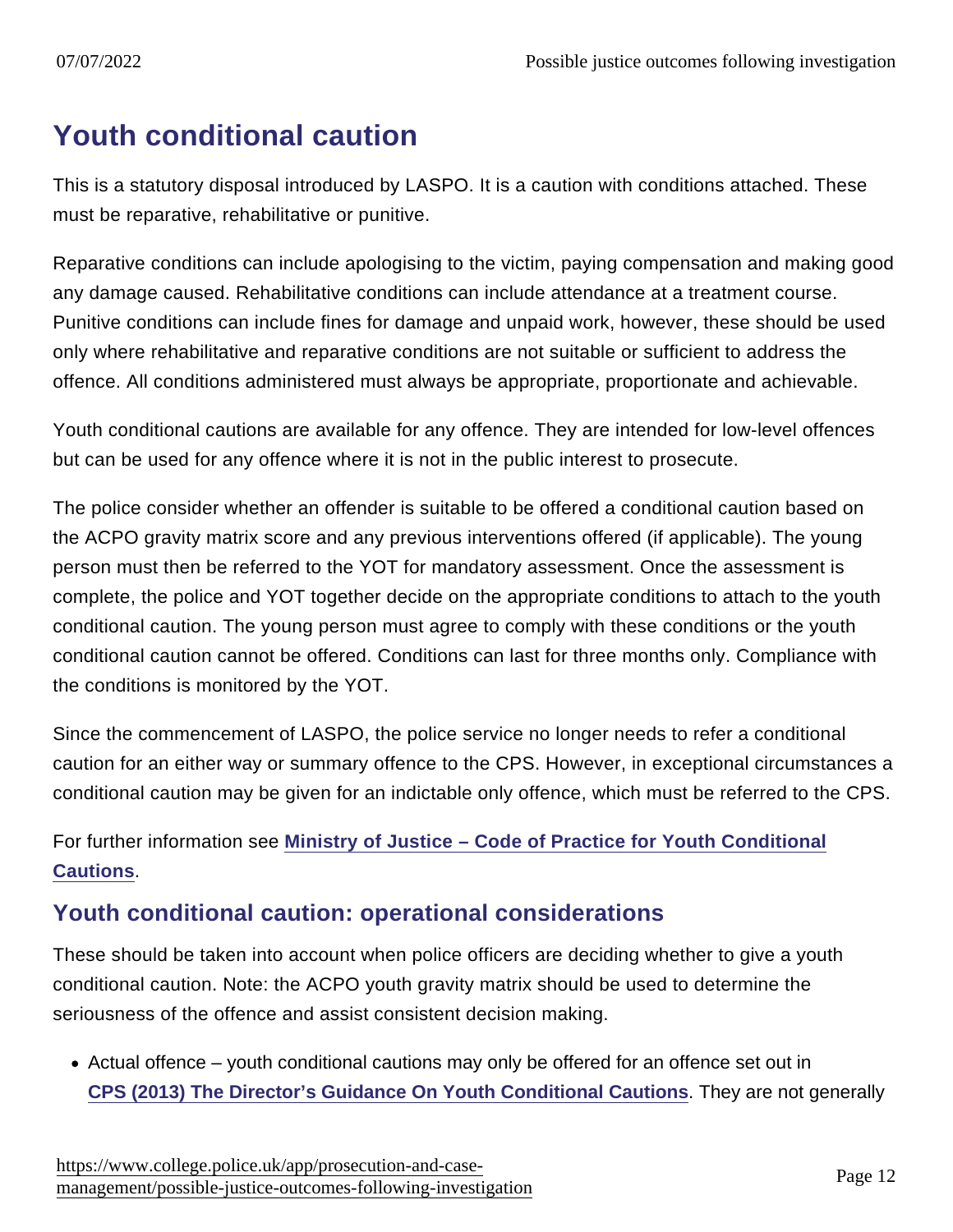suitable where, if prosecuted, the offender would be likely to receive a substantial community order or imprisonment.

- Evidential standard must have sufficient evidence to meet the standard for a realistic prospect of conviction, where it is ascertained that the public interest would be best served by the offender complying with suitable conditions rather than undergoing a formal prosecution. In this case, a youth conditional caution should be considered an appropriate disposal to reduce reoffending and make reparation for harm caused.
- Admission of guilt the offender must admit to committing the offence.
- Offender consent the offender must explicitly accept the conditional caution and the conditions attached.
- Offender history offenders must be between 10 and 17 years of age, inclusive. Any previous offending history and willingness to engage with interventions should also be considered at the decision-making stage. The youth must then be referred to the YOT to be assessed.
- Victim check the victim should be consulted and their views sought. They do not, however, have the right to insist that the matter is disposed of in a particular way. If appropriate, a victim can be awarded compensation or reparation.
- Implications failure to comply with the conditions attached to a youth conditional caution can result in prosecution for the original offence. A youth conditional caution forms part of a criminal record, but is spent as soon as the conditions are complied with. Normally, the caution would not need to be disclosed to an employer. It may, however, form part of an enhanced DBS check if this is considered appropriate.

### Youth conditional caution: administrative considerations

A police officer should carry out the following actions once a youth conditional caution is given.

- Explain the process to the recipient, including the right to legal advice, the requirements of the conditions, verification of compliance, and the consequences of not complying with the conditions attached to the caution.
- Explain the implications of receiving a youth conditional caution, including explaining the significance of an admission, criminal record consequences, implications for working with children and vulnerable groups, and that if the offence requires inclusion on the sex offenders register, the young person will need to comply with the conditions as if they were found guilty by a court.
- Confirm the offender admits the offence and is willing to comply the offender should sign a form indicating admission and compliance with the caution.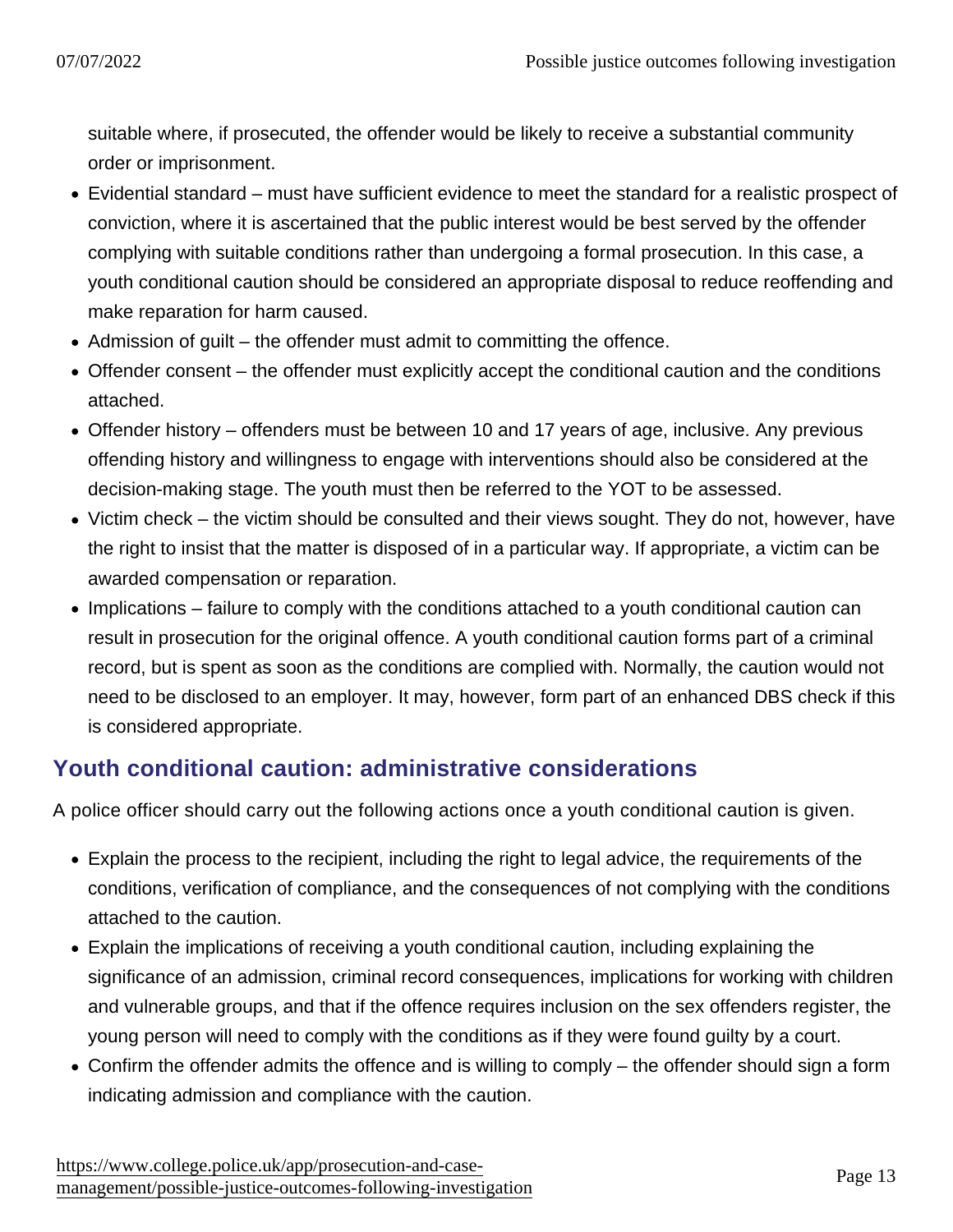- Ensure the youth conditional caution is recorded appropriately all crime recording and subsequent detection in relation to notifiable crimes must be carried out in accordance with the NCRS and the HOCR for crime, and a crime report must also be completed.
- Arrange to have an appropriate adult present. If the offender is aged 16 years or under, or is 17 years of age and deemed vulnerable and there is any doubt about their capacity or ability to understand the nature or implications of the process, all the points above should take place in the presence of an appropriate adult. The appropriate adult must also be given copies of any written information given to the young person.

If the offender complies with the conditions of the caution, no further action is required.

## Adult conditional caution

This is a statutory disposal introduced by the [Criminal Justice Act 2003](http://www.legislation.gov.uk/ukpga/2003/44/contents) . It is a caution with conditions attached which must be rehabilitative and/or reparative. Rehabilitative conditions can include attendance at a treatment course. Reparative conditions can include apologising to the victim, paying compensation and repairing any damage caused. The conditions must always be appropriate, proportionate and achievable.

Cautions are available for all summary (non-motoring) offences and common either way offences, including theft, fraud, criminal damage and simple possession of drugs. Offences for which a conditional caution can be given are set out in [CPS \(2013\) The Director's Guidance on Adult](http://www.cps.gov.uk/publications/directors_guidance/adult_conditional_cautions.html) Conditional Cautions,  $7 \text{ th}$  Edition . A conditional caution is spent after three months.

It is no longer necessary for the police to refer a conditional caution for an either way or summary offence to the CPS. However, in exceptional circumstances, a conditional caution may be given for an indictable only offence. This must be referred to the CPS by an inspector using an MG6 form.

#### Adult condition caution: operational considerations

These should be taken into account when police officers are deciding whether to administer an adult conditional caution.

• Actual offence – conditional cautions may only be offered for an offence set out in [CPS \(2013\)](http://www.cps.gov.uk/publications/directors_guidance/adult_conditional_cautions.html) [The Director's Guidance on Adult Conditional Cautions, 7th Edition](http://www.cps.gov.uk/publications/directors_guidance/adult_conditional_cautions.html) , and are not generally suitable where, if prosecuted, the offender would be likely to receive a substantial community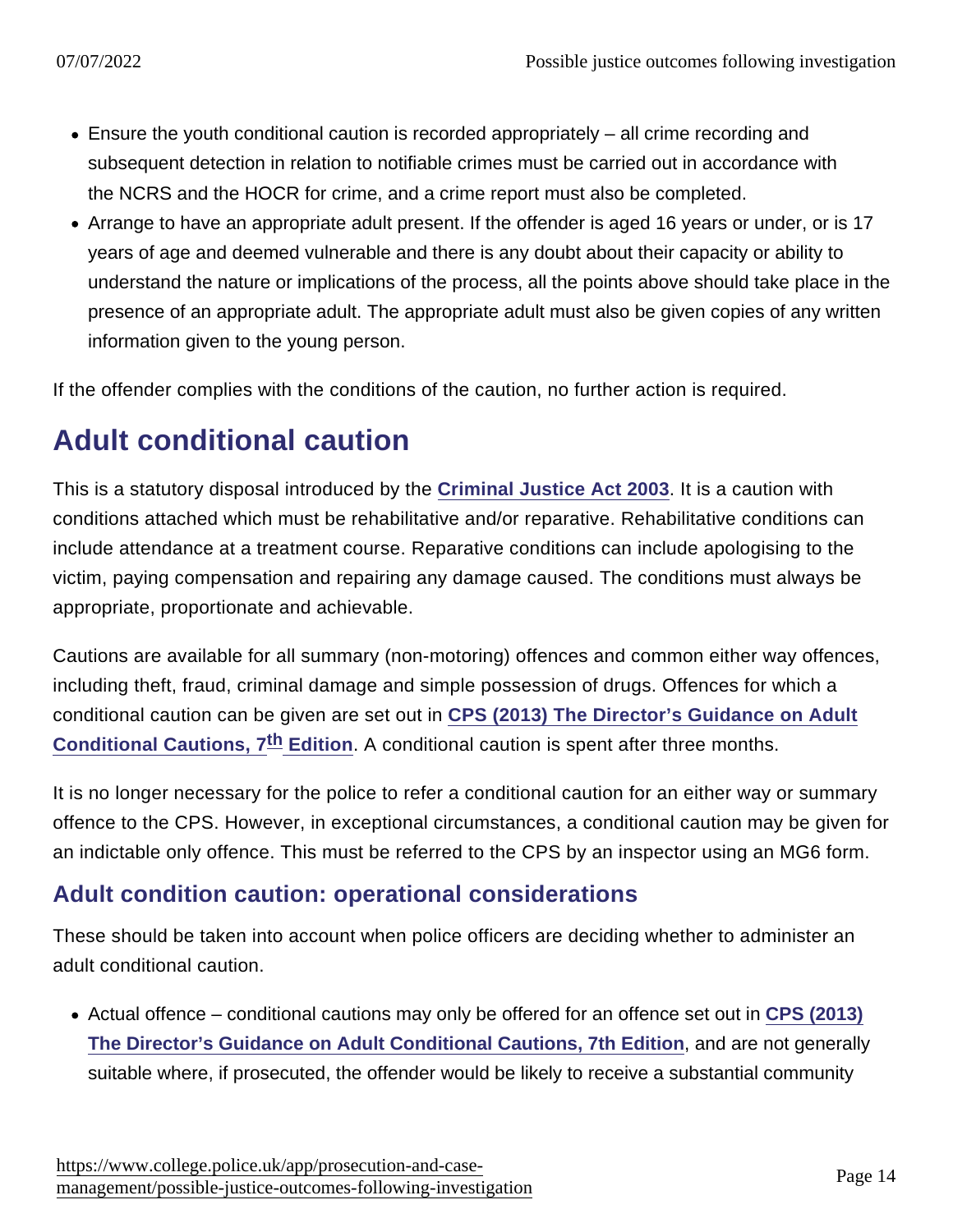order or imprisonment.

- Evidential standard there must be sufficient evidence for a realistic prospect of conviction, where it is ascertained that the public interest is best served by an offender complying with suitable conditions rather than being prosecuted.
- Admission of guilt the offender must admit to committing the offence.
- Offender consent the offender must be likely to accept the caution and explicitly consent to the conditions.
- Offender history the offender must be 18 years or over and be willing to comply with the conditions. Any previous offending should be assessed and a conditional caution dispensed only if considered appropriate to modify offending behaviour or make reparation for harm caused.
- Victim check the victim should be consulted and their views sought. They do not, however, have the right to insist that the matter is disposed of in a particular way. If appropriate, a victim can be awarded compensation or reparation.
- Implications if the conditions are not complied with or the offender withdraws from the caution, the offender may be prosecuted for the original offence. A conditional caution forms part of a criminal record and may, in some circumstances, be disclosed in future proceedings or to an employer when applying to work with children and vulnerable adults. This is as part of a DBS check.

### Adult conditional caution: administrative considerations

The authorised person should carry out the following actions once a conditional caution is given:

- Explain the process to the offender, including the right to legal advice, the requirements of the conditions and verification of compliance, and the consequences of not complying with the conditions.
- Explain the implications of receiving a conditional caution, including the significance of the admission of guilt and criminal record implications.
- Confirm that the offender admits the offence and is willing to comply with the conditions the offender should sign a form indicating admission and compliance with the conditions.
- Ensure the conditional caution is recorded appropriately. Where the offence relates to a notifiable crime, a crime report must be completed. The recording of the offence and the subsequent detection must be carried out in accordance with the NCRS and the HOCR for crime.

If the offender complies with the conditions of the caution, no further action is required.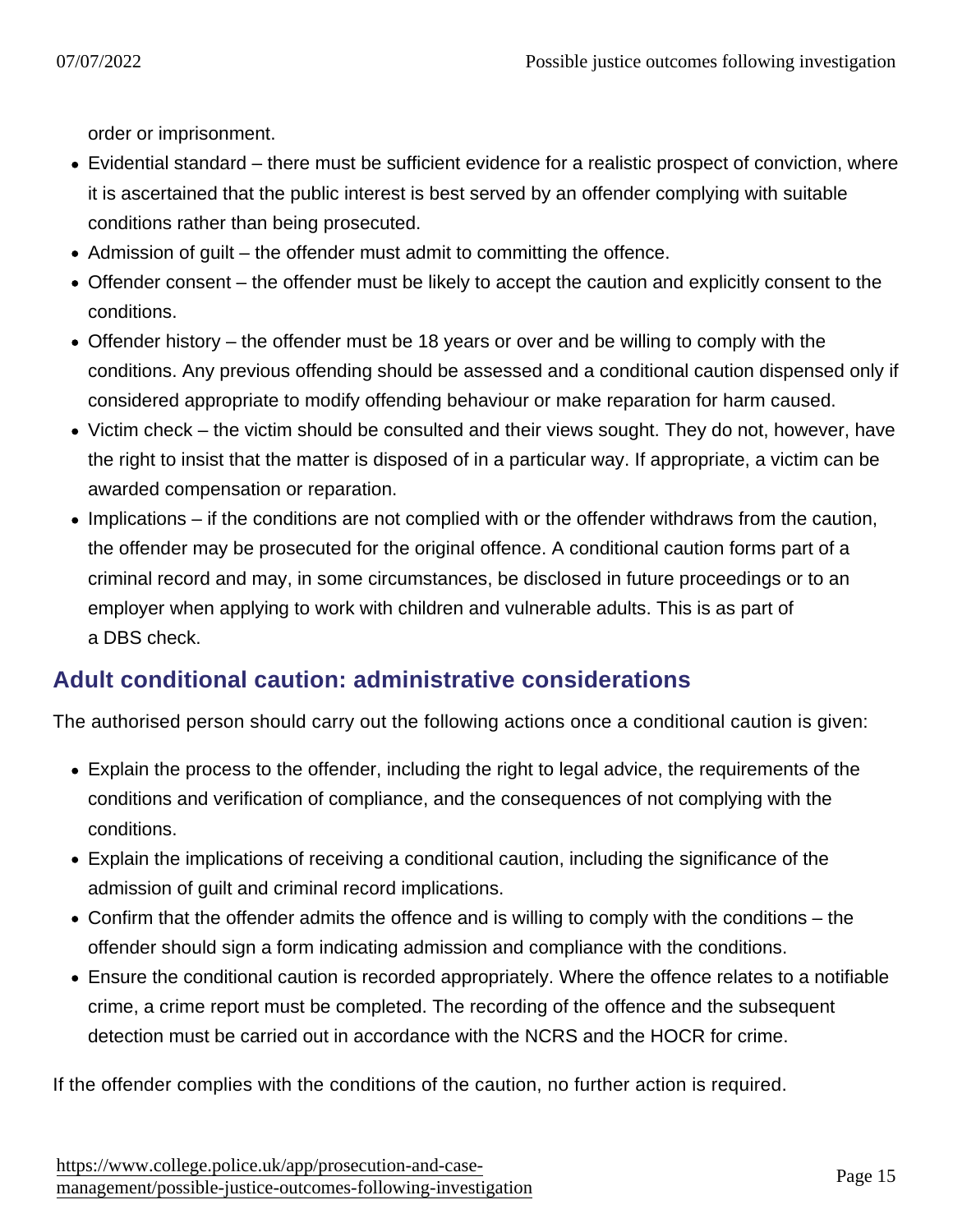## Foreign national offender conditional caution

This is a statutory disposal introduced by LASPO. It is a caution with conditions attached which must be rehabilitative and/or reparative. Rehabilitative conditions can include attendance at a treatment course. Reparative conditions can include apologising to the victim, paying compensation and repairing any damage caused.

However, the primary condition must be one which requires the individual to leave the country, cooperate with the authorities and not return to the UK for five years. The conditions must always be appropriate, proportionate and achievable.

Foreign national offender conditional cautions are available for all summary (non-motoring) offences and either way offences with a penalty of up to two years' imprisonment. All the offences for which a foreign national offender conditional caution can be given are set out in [CPS \(2013\)](http://www.cps.gov.uk/publications/directors_guidance/adult_conditional_cautions.html) [The Director's Guidance on Adult Conditional Cautions, 7th Edition](http://www.cps.gov.uk/publications/directors_guidance/adult_conditional_cautions.html) . Further information is available in [The Criminal Justice Act 2003 \(Conditional Cautions: Code of Practice\) Order](http://www.legislation.gov.uk/uksi/2013/801/introduction/made) [2013](http://www.legislation.gov.uk/uksi/2013/801/introduction/made).

In the case of foreign national offender conditional cautions, an officer of the rank of sergeant or above can make the decision to issue a conditional caution. However, in exceptional circumstances a conditional caution may be given for an indictable only offence. These circumstances must be referred to the CPS by an inspector using an [MG6 form](https://library.college.police.uk/docs/appref/MoG-final-2011-july.pdf#page=83) .

### Foreign national offender conditional caution: operational considerations

These should be taken into account when police officers are deciding whether to administer a foreign national offender conditional caution.

- Actual offence conditional cautions may only be offered for an offence set out in [CPS \(2013\)](http://www.cps.gov.uk/publications/directors_guidance/adult_conditional_cautions.html) [The Director's Guidance on Adult Conditional Cautions, 7th Edition](http://www.cps.gov.uk/publications/directors_guidance/adult_conditional_cautions.html) . The police officer must take note of the different offence types applicable to a foreign national offender conditional caution, which relate to the penalty for the offence being up to two and a half years' imprisonment.
- Evidential standard there must be sufficient evidence for a realistic prospect of conviction, where it is ascertained that the public interest is best served by an offender complying with suitable conditions rather than being prosecuted.
- Admission of guilt the offender must admit to committing the offence.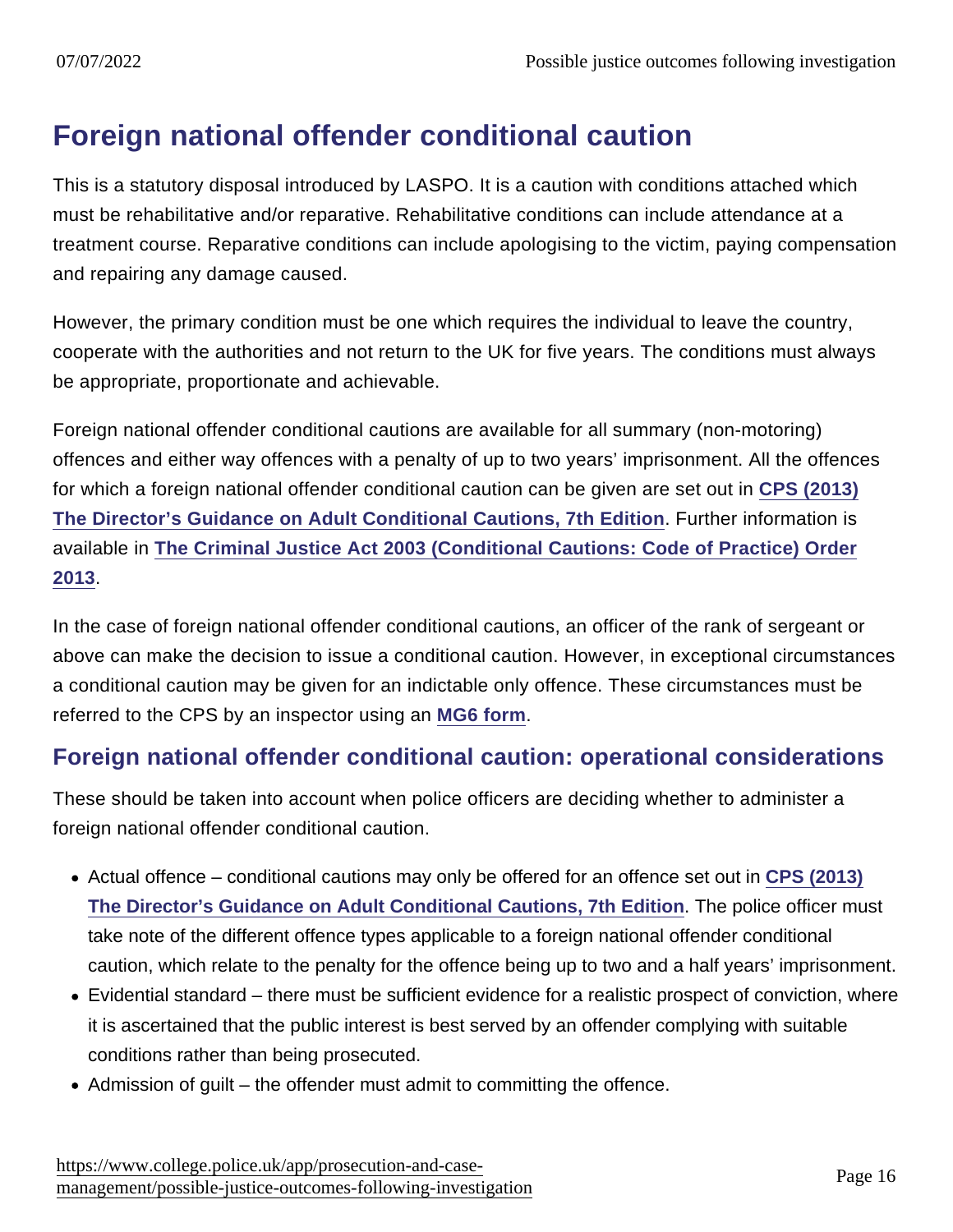- Offender consent the offender must be likely to accept the caution and explicitly consent to the conditions.
- Offender history the offender must be 18 years or over, must be able to be removed from the country on the authority of the UK Border Agency (UKBA), and be willing to comply with the conditions of the caution. Any previous offending should be assessed and a conditional caution dispensed only if considered appropriate to modify offending behaviour or make reparation for harm caused. If the offender claims asylum, or there are reasonable grounds for believing that the offence committed is connected to human trafficking, then a conditional caution cannot be used.
- Victim check the victim should be consulted and their views sought. They do not, however, have the right to insist that the matter is disposed of in a particular way. If appropriate, a victim can be awarded compensation or reparation. The victim is entitled to legal advice for both the criminal and immigration matter.
- Implications if the conditions are not complied with or the offender withdraws from the caution, the offender may be prosecuted for the original offence. The conditions will include leaving the country, complying with the authorities and not returning to the country within five years. If they fail to comply, the case will be returned from the UKBA to a force single point of contact for consideration, and the offender may be prosecuted for the original offence or the conditions varied.

A conditional caution forms part of a criminal record and may, in some circumstances, be disclosed in future proceedings or to an employer when applying to work with children and vulnerable adults. This is as part of a DBS check.

#### Foreign national offender conditional caution: administrative considerations

The authorised person should carry out the following actions once a foreign national offender conditional caution is given.

- Explain the process to the offender, including the right to legal advice, the requirements of the conditions and verification of compliance, and the consequences of not complying with the conditions.
- Ensure that the offender can understand what is being said and that they use an interpreter if necessary.